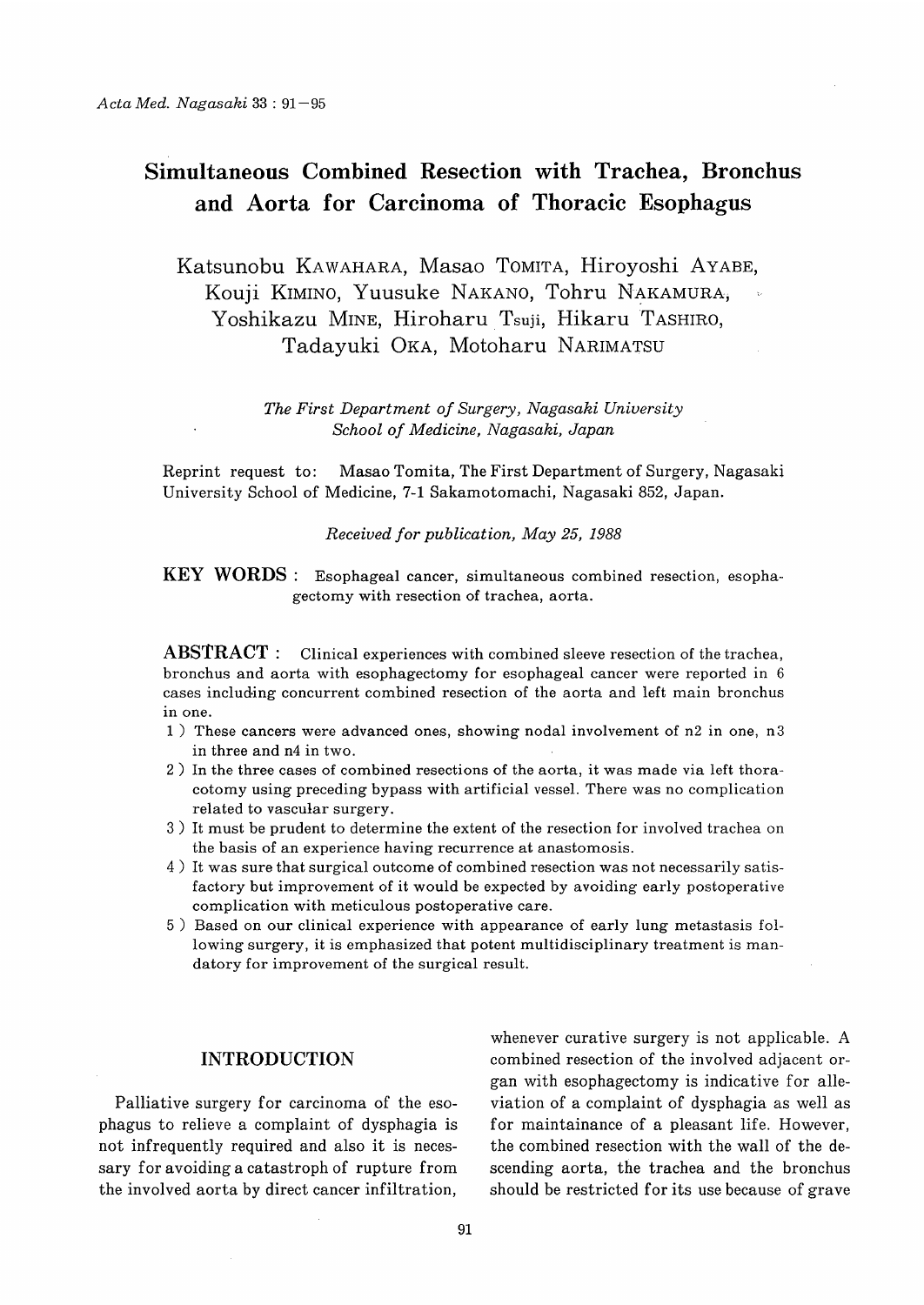surgical insults.

The purpose of the present study is to overcome the operative inadequacies and to ensure its safety with the general deveropment of a combined sleeve resection of the trachea, the bronchus and the descending aorta with esophagectomy.

## PATIENTS

During the past 14 years from January 1973 to April 1987, Ninety-two patients with esophageal cancer were operated upon at our clinic. According to their locations, CePh was seen in (5.4%), lu in 10 (10.8%), Im in 53 (57.6%), Ei in 20  $(21.7\%)$  and Ea in four  $(4.3\%)$  respectively. Cancer lesions extending across the adventitia (a3) were seen in 30. Their ages ranged from 49 to 71, 24 were men and six were women, indicating that men were more frequently affected than women.

The locations of these lesions were lu in eight, Im in 19 and Ei in three. The cancer lesionds involving the adjacent structure were mostly located in lu and Im. In view of the involved organs, the aortic wall was affected in 15, the main bronchus in six, the trachea in four, the lung tissue in five, the pericardium in three, the diaphragma in two, the pleura in one and the vertebrae in one. It is strongly suggested that the walls of aorta, trachea and bronchus tends to involve more frequently.

We have experienced six cases of esophageal cancer who underwent the circumferential resection of the descending aorta in three, the trachea in one and the bronchus in two with esophagectomy. The patients with a partial resection of the adventitia for involved aortic walls were excluded from this study. One of the six cases received the concomitant sleeve resections of the aorta, the trachea and the brouchus. The ages of the six patients were between 51 and 69 years. The cancer locations were Iu  $+$ Im in three and Im in three. The grades of nodal involvement were  $n2$  in one,  $n3$  in three and n4 in two respectively, demonstrating the far advanced cancers of Stage III or more. The trachea was resected in one, the main bronchus in three and the descending aorta in three respectively, including a concurrent combined resection with the left main bronchus and the descending aorta in the same one. In another a partial resection of the 5th and 6th vertebrae was combined. In these six cases, one stage operation of simulutaneous reconstruction following esophagectomy was performed as shown in Table 1.

In patients who underwent a combined resection of the descending aorta, temporally bypasses between the subclavian artery and the distal descending aorta were instituted in the same operative field of the left thoracotomy in two and permanent bypass was preceded in one to ensure the blood supply to the abdomen

|    |    |   |      | meta | patients age sex location nodal curability | operation                                                    | prognosis                                   |
|----|----|---|------|------|--------------------------------------------|--------------------------------------------------------------|---------------------------------------------|
| MK | 68 | M | lulm | n3   | C1                                         | esophagect, sleeve R of<br>1-main Br                         | 1M died from<br>bronchopulmonary<br>fistula |
| UT | 65 | M | lm   | n3   | $_{\rm CO}$                                | esophagect. sleeve R of<br>desc. Ao                          | 6M died of<br>debility                      |
| SM | 65 | F | lmlu | n3   | C1                                         | esophagect. sleeve R of<br>r-main Br                         | 12M died of recur-<br>rence anastomosis     |
| VТ | 64 | M | lmlu | n2   | C1                                         | esophagect, sleeve R of<br>1-main Br & desc.Ao               | 1M died from<br>bile peritonitis            |
| TS | 54 | M | lm   | n4   | C <sub>1</sub>                             | esophagect, sleeve R of<br>Тr                                | 3D died from<br>acute renal failure         |
| FS | 58 | F | lm   | n4   | C1                                         | esophagect. sleeve R of<br>desc. Ao & partial R of vertebrae | 2M died from<br>lung meta                   |

Table 1. Six patients with combined resection of aorta, Trachea and bronchus with subtotal esophagectomy

esophagect.:esophagectomy R:resection Tr:trachea Br:bronchus desc.Ao:descending aorta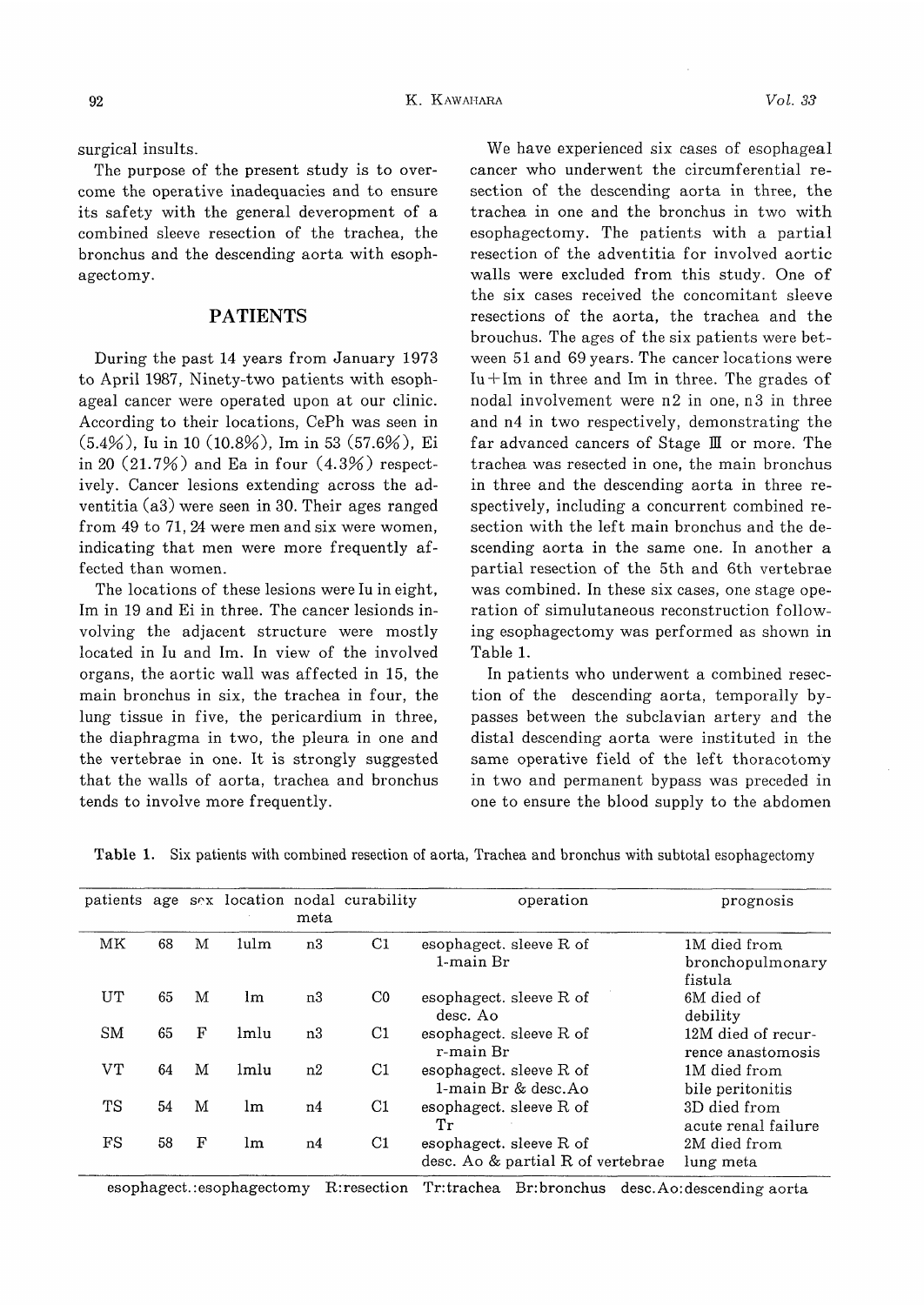

Fig. 1 Schematic illustration of the replacement of the descending arota with bronchoplansty in Case 4.

and lower extremities during performing the resection of the' involved aortic wall and the replacement with artificial graft (Fig. 1).

There were no complications related to the replacement of the descending aorta such as infection and anastomosis insufficiency.

Surgical specimens of the descending aorta indicated that cancer infiltrations had extention beyond the lamina elastica externa in all three cases. The membranous portion of the trachea and the bronchus was mainly involved, partly invading into the lateral cartilaginous portion of the trachea. The patients underwent the resections of the trachea of five cartilaginous rings (2.5 cm long), left main bronchi of 3.2 and 3.4 cm long and right main bronchus of 2.6 cm long. On the basis of our clinical experiences with a3 esophageal cancers which involved the adjacent structures, 20% (three out of 15) of involved aorta, 25% (one of four) of affected trachea and 50% (three of six) of diseased bronchi were operated upon by combined sleeve resections as shown in Table 2. Such an aggressive indication for combined resection is a reflection of advances in thoracic surgery. The outcome, however, was not satisfactory so far. One died of massive hemoptysis due to pulmonary-bronchial fistula at one month after surgery. In fact, it was indicated that wrapping with free pericardial graft failed to

Table. 2 . Involved adjacent organ by a3 esophageal cancer in 30 cases

| Involved organ | No patients $(\%)$ |  |
|----------------|--------------------|--|
| aorta          | $15(50.0\%)$       |  |
| main bronchus  | $6(20.0\%)$        |  |
| trachea        | 4(13.3%)           |  |
| lung           | 5(16.6%)           |  |
| pericardium    | $3(10.0\%)$        |  |
| diaphragma     | $2(6.6\%)$         |  |
| pleura         | $1(3.3\%)$         |  |
| thoracic       | $1(3.3\%)$         |  |



Fig. 2 Survival of esophageal cancer (30 cases) in accordance with the depth of cancer infiltration.

prevent such complication, suggesting that management of covering with the pericardium was occasionally inadequate.

Another was lost by recurrence at tracheobronchial anastmosis one year after surgery. The other succumbed to postoperative acute renal failure. The other postoperative deaths were associated with bile peritonitis secondary to postoperative cholecystitis because of delay in the management of percutaneous cholecyst drainage. Such a complication should be avoided by postoperative cares. Recurrences were seen in the lung at two months, the mediastinum at six months and the tracheal anastomosis at 12 months following surgery respectively. According to the depth of cancer infiltration, Fig 2 demonstrated changes in the survival rate. There was no survivor of more than three years among a2 and a3 patients and the prognosis of a3 patients was inferior to that of a2, showing that the survival of more than six months in a2 and a3 patients was nil. Experience of combined resection of involved adjacent structures was too few to evaluate its effect.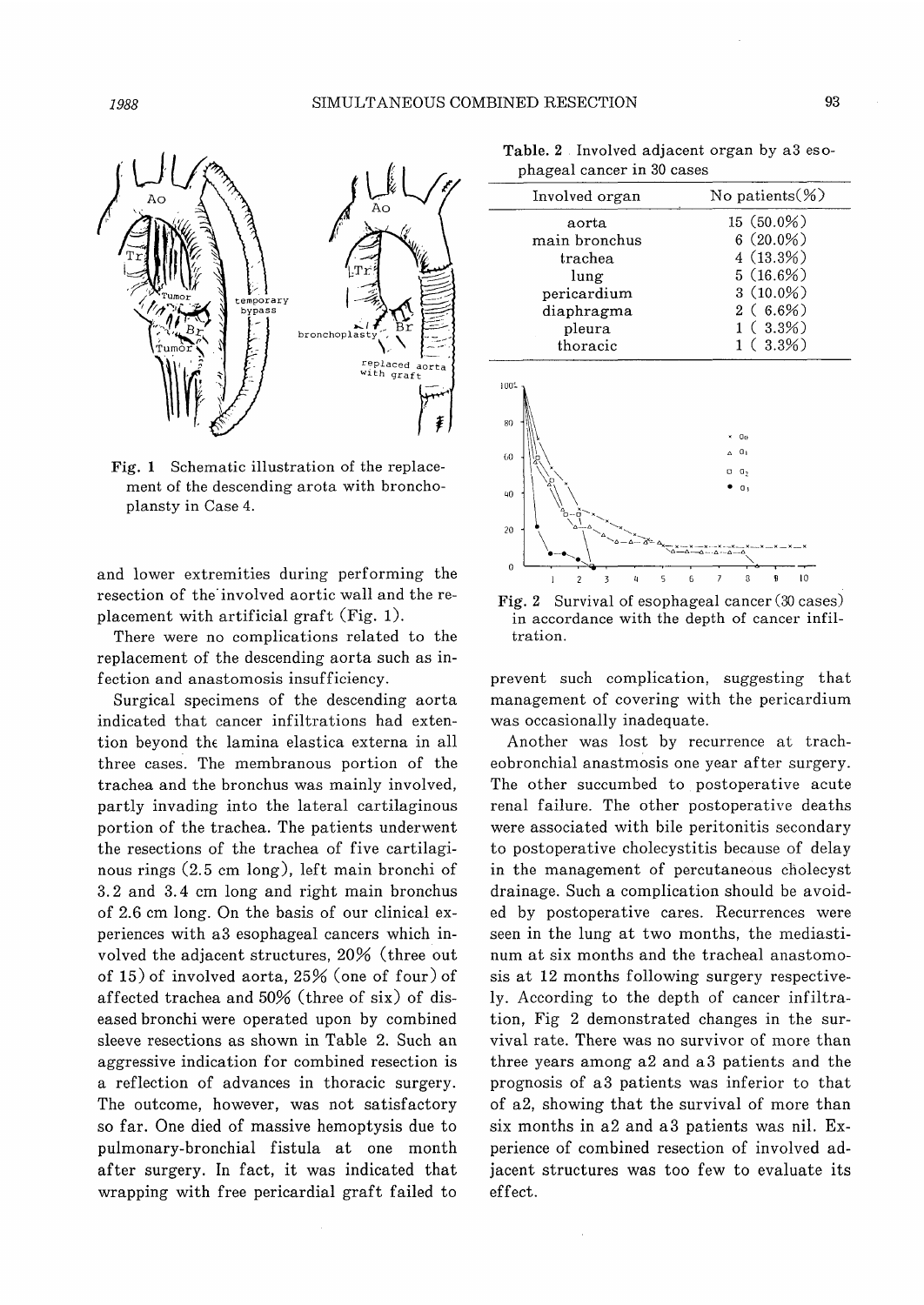#### DISCUSSION

With advances in thoracic surgery, the indication for surgical treatment for esophageal cancer has become extended  $1)$ ~7). Application of combined resection for involved adjacent structures has become a clinical consideration for establishing oncologic radicality. Needless to say, it must be prudent to use such an aggressive operation for advanced cases and satisfactory outcome is not necessarily anticipated. How-ever, it is apparent that successfully combined resection is beneficial in relieving the patients from distress of dysphagia and from attack of repeated obstructive pneumonia as well as in avoiding a catastrophe of rupture of the involved wall of the aorta and massive hemoptysis related to suffocation.

To determine the operative indication for combined resection preoperatively, CT scan is most helpful. Since combined resection of the trachea for esophageal cancer was first reported by THOMPSON<sup>2</sup>) in 1973, a few reports have become published  $(1)$  3). It should be borne in mind that combined resection of the trachea with esophagectomy offers a detrimental condition for healing of tracheal anastomosis due to (1) no supporting tissues for the posterior wall of the trachea and (2) unavoidable interruption of feeding vessels to the lateral wall of the trachea by the surgical procedures of esophagectomy and mediastinal node dissection. From our clinical experience, it is emphasized that the site of tracheal anastomosis should be wrapped by much more rich tissues than the pericardium such as the latissimus dorsi or the major pectoralis muscles  $8^{\circ}$  and the omentum<sup>9)</sup> to prevent a complication of pulmonary-bronchial fistula.

On the other hand, combined resection of the aorta with the digestive tract is now under debate on account of high frequency of postoperative complications of infection leading to a fatal course and it has been restricted for its use  $\frac{10}{2}$ .

It is well known that if cancer infiltration involves the wall of the arota, a catastrophe of rupture is more likely to take place.

An explanation for the mechanism is that can-

cer infiltration to the aorta produces thrombosis of the vasa vasorum which results in poor feeding blood flow and tends to rupture.

When cancer infiltration is limited to the superficial layer of the aorta, partial resection of the involved adventitia sometimes offers oncologic radicality. In such a case, histologic finding revealed that the site of adhesion of cancer lesion is not infrequently composed of no cancer cell infiltration, reflecting an inflammatory response.

On the contrary, it is the rule that it is impossible to try to perform partial resection of the adventitia when cancer lesion is extending outside the esophagus because of a presence of cancer infiltration extending across the lamina elastica externa. The preoperative findings of CT scan are more helpful in determining the depth of cancer infiltration to the arota to a great extent.

Based on a few our clinical experiences, know frequent complication of infection seems to be less than would be expected.

To avoid instituting a temporary bypass in the same operation field and to minimize the complication of infection, extraanatomic bypass is prepared prior to thoracotomy. The main drawback to this procedure is that it sometimes is to be wasted if combined resection is not applicable.

In view of our clinical experience, combined resection of trachea, bronchus and aorta is technically feasible. It, however, is necessary that postoperative fatal complications should be prevented by early detection and proper management. It is sure that the operative death due to bile peritonitis and acute renal failure reported in this report could be avoided. Surgeons should keep in mind that combined surely provides a great operative insult which is sufficient to provoke various kinds of postoperative complications. Moreover, a complete mediastinal node dissection and local excision of the tumor mass are required for enhancing oncologic radicality.

On the other hand, it is emphasized that postoperatively multidisciplinary therapy is essential for improvement of surgical. outcome as well as for prevention of distant metastasis. Surgeons should accumulate the experiences